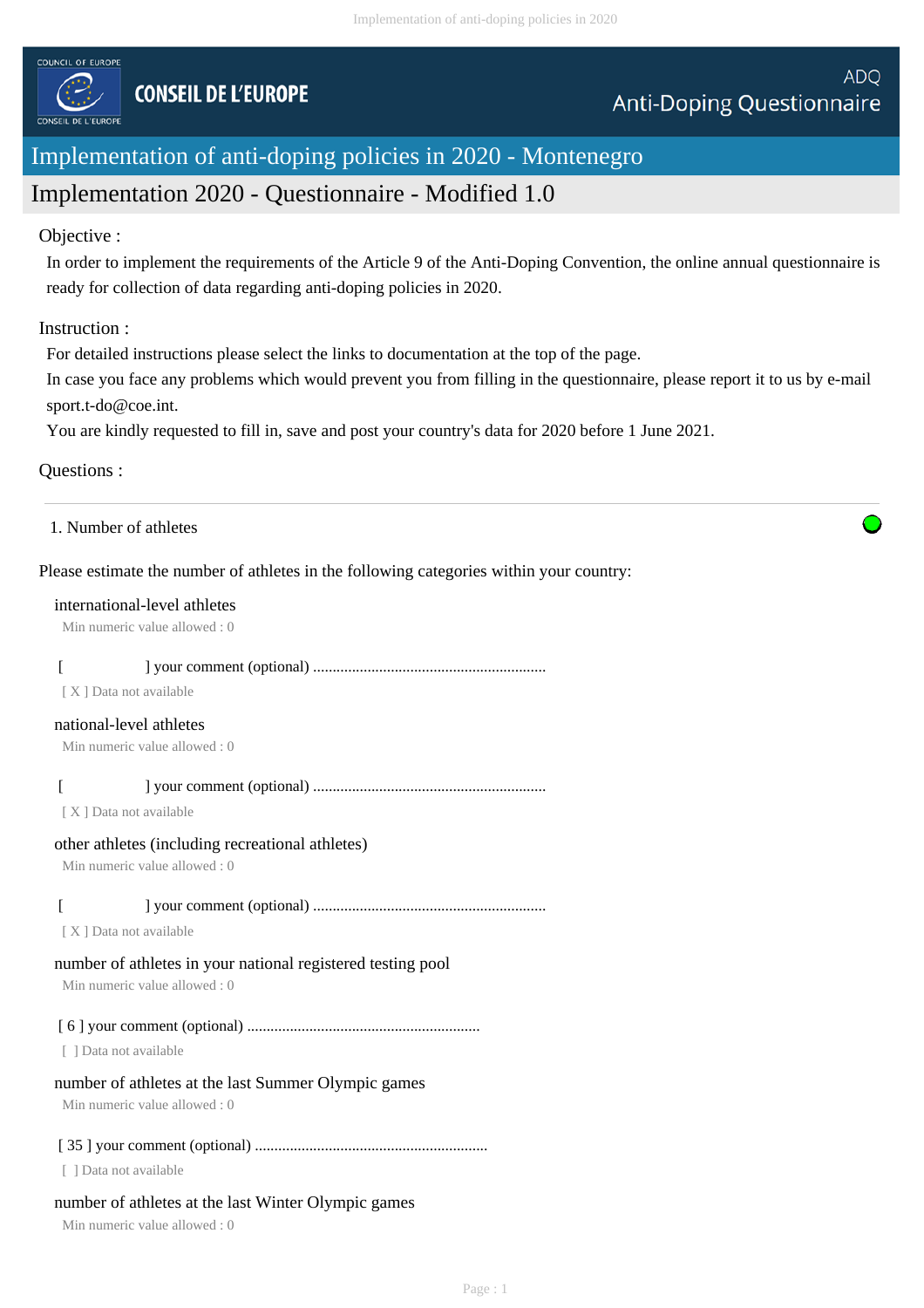[ 3 ] your comment (optional) ............................................................

[ ] Data not available

#### number of athletes at the last Summer Paralympic games

Min numeric value allowed : 0

[ 5 ] your comment (optional) ............................................................

[ ] Data not available

#### number of athletes at the last Winter Paralympic games

Min numeric value allowed : 0

[ 0 ] your comment (optional) ............................................................

[ ] Data not available

## 2. Doping definition

What is the definition of "doping in sport" used in your country?

[ ] Council of Europe Anti-Doping Convention. Your comment (optional) ............................................................

[ ] UNESCO International Convention against doping in sport. Your comment (optional) ............................................................

[ ] World Anti-Doping Code. Your comment (optional) ............................................................

 [ X ] Other, please specify (e.g. national law) : In the Montenegrin system of sports, anti-doping is defined by the Law on Sports, where special chapter is dedicated to prohibition of taking the banned substances. In the Article 100 Law on Sports, it is stated: "Athlete may not use banned substances. Athlete may not apply a procedure that is prohibited in WADA rules. Coach, competent doctor and other persons in sports are not allowed to give to an athlete banned substances or to ask of an athlete or encourage him to use banned substances or to apply procedures that are opposed to WADA rules. Athletes and persons referred to in paragraph 3 of this Article that acted in opposition to WADA rules are subject to provisions of International Convention against Doping in Sport. List of banned substances is prescribed in the yearly WADA List of Banned Substances. List of Banned Substances is translated and published on the website of Anti-Doping Committee." In the Article 101 it is defined the check of usage of banned substances, in the Article 102 it is defined responsible body for monitoring and implementing international conventions against doping in sport, to whom is guaranteed financial and institutional independence, while Article 103 defined Obligations of National Sports Association in Prevention of doping.

3. Doping list

Which list of banned pharmacological classes of doping agents and doping methods (i.e. Prohibited List) is implemented in your country?

[X] Prohibited List, as adopted by the Executive Committee of WADA. Your comment (optional) At the beginning of every year, Anti-doping Commission of Montenegro adopts a National Rulebook on Prohibited List, which is fully compliant with WADAs' Prohibited List and published on Commissions' website, Montenegrin Olympic Committee website and other Sports Federations websites. This Rulebook is adopted in the Montenegrin language, so that athletes can more easily get acquainted with its content.

 [ ] List of banned pharmacological classes of doping agents and doping methods, as adopted by the Monitoring Group (T-DO). Your comment (optional) ............................................................

 [ ] Prohibited List, as adopted by the Conference of Parties of the International Convention against Doping in Sport (UNESCO). Your comment (optional) ............................................................

[ ] Other, please specify : ............................................................

```
4. Additional doping lists
```
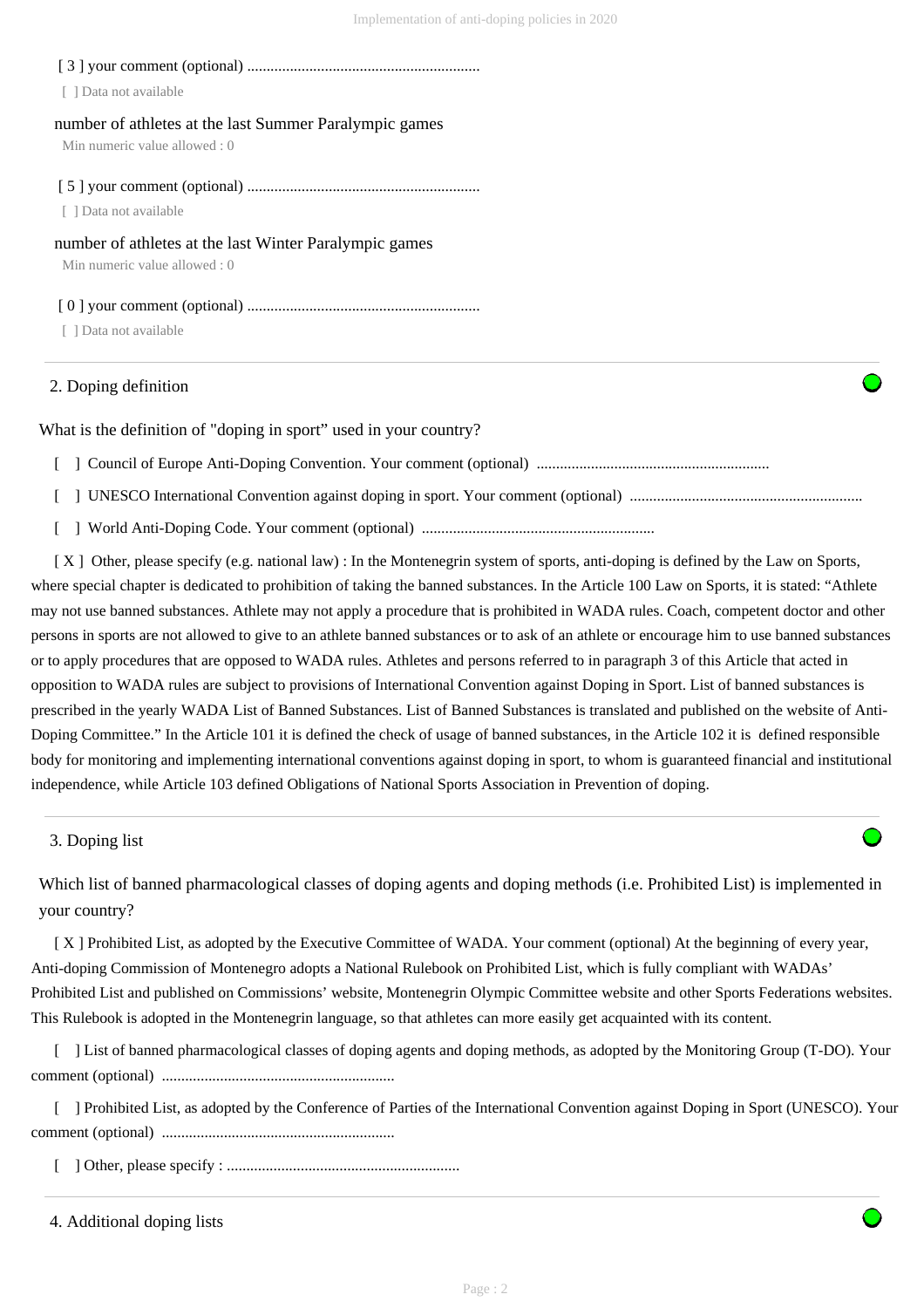For the purposes of restricting availability of doping substances, are there other lists than those defined in the question 3?

( ) Yes, please specify: ............................................................

( X ) No. Your comment (optional) ............................................................

5. Anti-doping laws

Are there any anti-doping laws in your country?

 [ X ] Anti-doping law (other than ratification of the Convention). Your comment (optional)International Convention against Doping in Sport UNESCO, Council of Europe Anti-Doping Convention (ETS No. 135)

[X] Other public law rules, please specify: Law on sports 2018 Montenegro

[ ] No. Your comment (optional) ............................................................

6. National Anti-Doping Organisation (NADO)

What is the legal status of your national anti-doping organisation? Please upload the statutes, if possible

( ) Public authority. Your comment (optional) ............................................................

( ) Non-governmental organisation. Your comment (optional) ............................................................

( ) Private company. Your comment (optional) ............................................................

 ( X ) National Olympic Committee acting as a NADO. Your comment (optional)According to the Article 46 of the Law on Sports, Olympic Committee of Montenegro is responsible for establishment and dissolution of Anti-Doping Committee and funding of its work.

( ) Other, please specify : ............................................................

## 7. NADO activities

Which of the activities below are conducted by your national anti-doping organisation? Please upload the organisational chart, if possible

|                                                | Yes. Your comment<br>(optional)                            | No, please specify which<br>organisation is in charge                                             |
|------------------------------------------------|------------------------------------------------------------|---------------------------------------------------------------------------------------------------|
| Co-ordination of action by public authorities  |                                                            | (X) Ministry of Education,<br>Science, Culture and Sports,<br>Directorate for Sports and<br>Youth |
| Co-ordination of the fight against trafficking |                                                            | (X) Ministry of Interior<br>Affairs                                                               |
| Testing (doping control)                       | $(X)$ Commission for anti-<br>doping                       |                                                                                                   |
| Results management                             |                                                            | (X) East European<br><b>Regional Anti-Doping</b><br>Organisation - EERADO                         |
| Disciplinary procedures                        |                                                            | (X) East European<br>Regional Anti-Doping<br>Organisation - EERADO                                |
| Education and/or information                   | (X) Commission for anti-<br>doping                         |                                                                                                   |
| Research                                       | (X) Commission for anti-<br>doping - no activities in 2020 |                                                                                                   |

8. Funding of anti-doping programme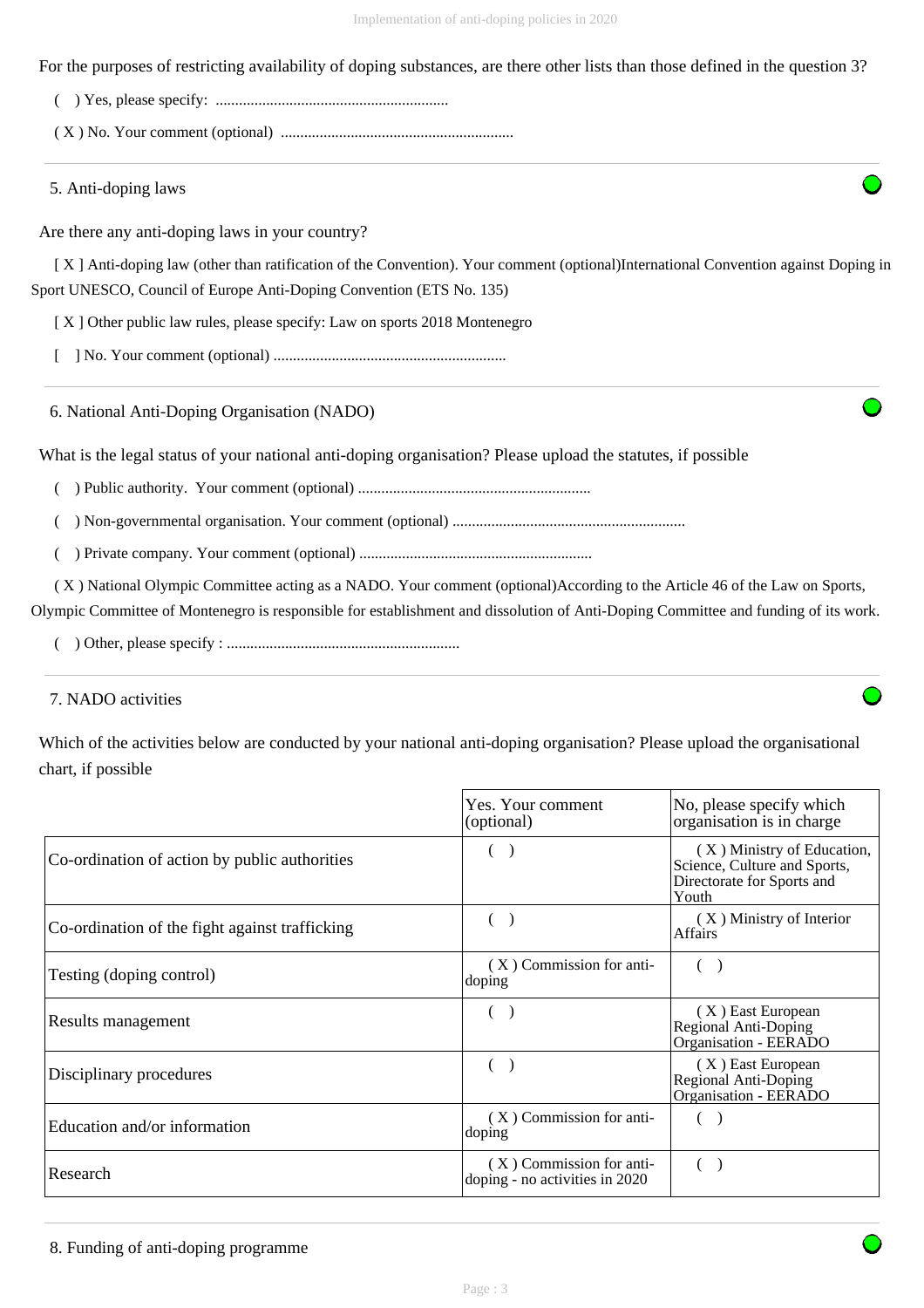#### What was the annual budget of the NADO for the 2020 calendar year?

Min numeric value allowed : 0

#### [ 34800 ] amountEuroCurrency

[ ] Data not available

#### 9. Funding sources

How is the NADO funded? Please select all that apply and indicate an estimate in percentages:

#### [ X ] Government100%

- [ ] National Lottery programme ............................................................ %
- [ ] National Olympic Committee (NOC) ............................................................ %
- [ ] Other sports organisation(s) ............................................................ %
- [ ] Fee for service ............................................................ %
- [ ] Private ............................................................ %
- [ ] Other ............................................................ %

#### 10. Distribution of funding

What percentage of NADO's annual budget is put towards the following core programs?

- [ 0 ] Testing (including equipment, transportation, sample collection personnel fees)
- [ 0 ] Sample analysis
- [ 0 ] Investigations
- [ 0 ] Education
- [ 0 ] Research
- [ 0 ] Results Management/Legal
- [ 0 ] Therapeutic Use Exemptions (TUEs)

[ 100 ] Other (e.g. remuneration, administration) ) Due to the coronavirus pandemic, allocations from the capital budget of Montenegro were frozen in the first half of the year, except for health, social benefits, etc. All major sporting events were canceled, as well as much of the Commission's planned testing activities. Therefore, the planned seminars were conducted online, due to state health measures, as well as communication with national sports federations and athletes, which did not require monetary expenditures. The total funds spent by the Commission in 2020 are EUR 34,800, of which: - Costs of contracted consulting services (expert consultation) 3,300EUR - Costs for the work of the Commission (fees) 25,200EUR - Costs of medical services (costs of testing samples) 6,300EUR (this was paid for testing samples from 2019 because the samples in question were sent in December 2019)

[ ] Data not available

#### 11. Other funding for the anti-doping programme

Are other institutions funding any parts of the national anti-doping programme (e.g. laboratories, research, WADA contribution, Unesco Voluntary Fund)

( X ) Yes, please describeTesting/Doping control during International events organized in Montenegro are funded by the respective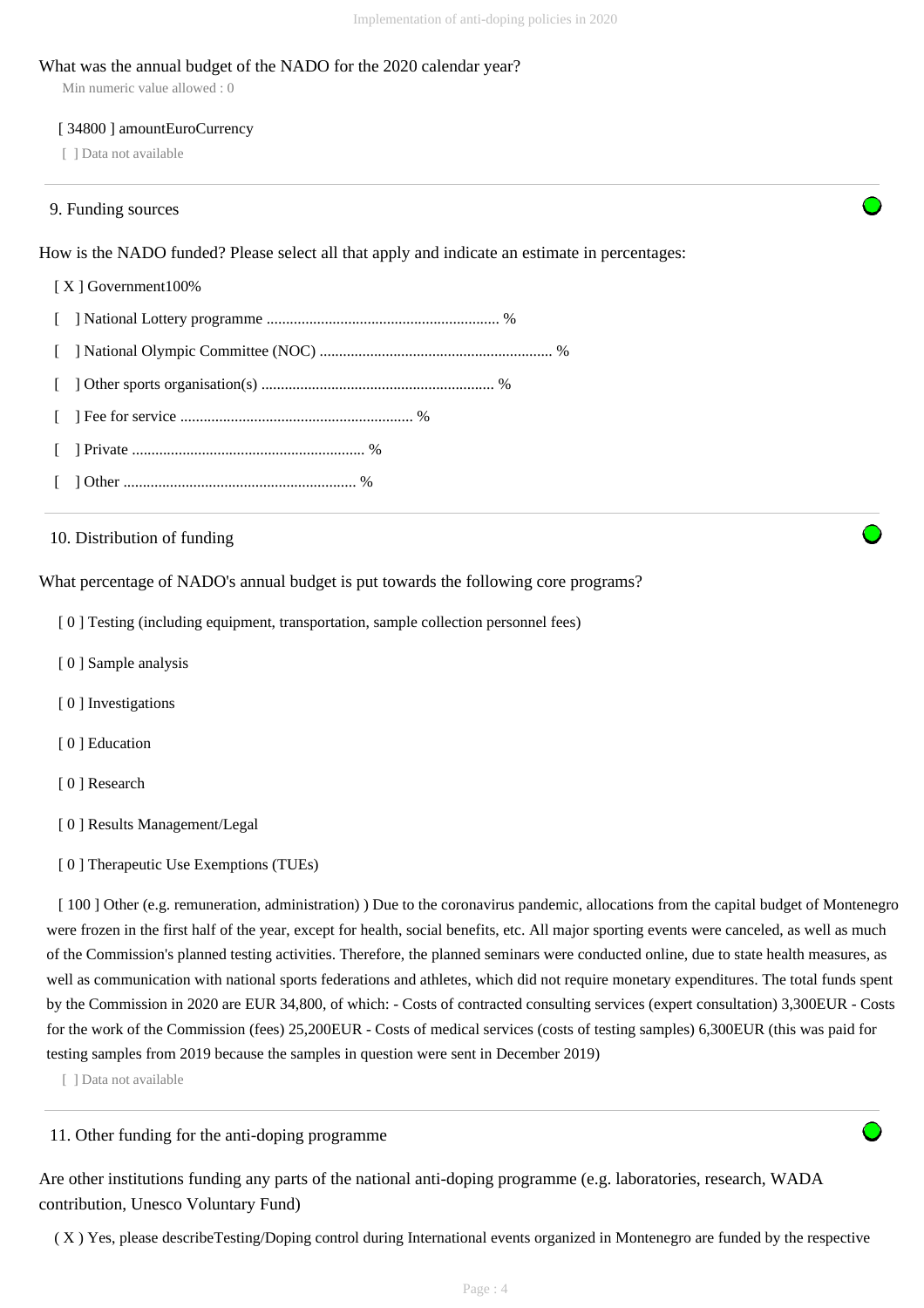Sport Federation – In competition testing. Few Out of Competition testings are funded by the EERADO or International Federation, when requested, to be performed by the DCOs and Chaperones from Montenegro.

 $($   $)$  No

## 12. Sport budget

What amount has been allocated to sport from the State budget through the national ministry responsible for sport for the year 2020?

[ 7105000 ] amountEurocurrency / other information

[ ] Data not available

13. Limiting public funding to organisations

Is public funding withheld from organisations that do not comply with anti-doping regulations and related legal instruments?

( ) Yes, all funding is withheld; your comment (optional) ............................................................

( ) A limited amount of funding is withheld; your comment (optional) ............................................................

( X ) No financial implications; your comment (optional) ............................................................

( ) Information not available; your comment (optional) ............................................................

14. Limitation of public funding of persons

Is sport-related financial assistance provided by public authorities withheld from banned athletes or athlete support personnel during the period of their suspension?

 ( X ) Yes, all funding is withheld; your comment (optional)According to the Article 72 of Law on Sports Athlete with an extraordinary national team results, after 35 years of age, acquires a right to lifetime monthly reimbursement. Athlete acquires the right to lifetime monthly reimbursement, if following the declaration of his status as an athlete with extraordinary national team results, during his athletic career he has not been punished for failing to adhere to rules of World Anti-Doping Agency. Beside this, every second year, Ministry checks whether the athlete with extraordinary national team results still fulfills conditions, which are among other things referred to possible failing to adhere to rules of World Anti-Doping Agency. If it is determined that an athlete with extraordinary national team results does not fulfill conditions referred to this Article, his right to lifetime monthly reimbursement is terminated

( ) A limited amount of funding is withheld; your comment (optional) ............................................................

( ) No; your comment (optional) ............................................................

 ( ) Not applicable (no sport-related financial assistance is provided by public authorities to athletes or support personnel); your comment (optional) ............................................................

( ) Information not available; your comment (optional) ............................................................

15. Testing programme

Does your country have a national testing programme?

 $(X)$  Yes

( ) No, please explain ............................................................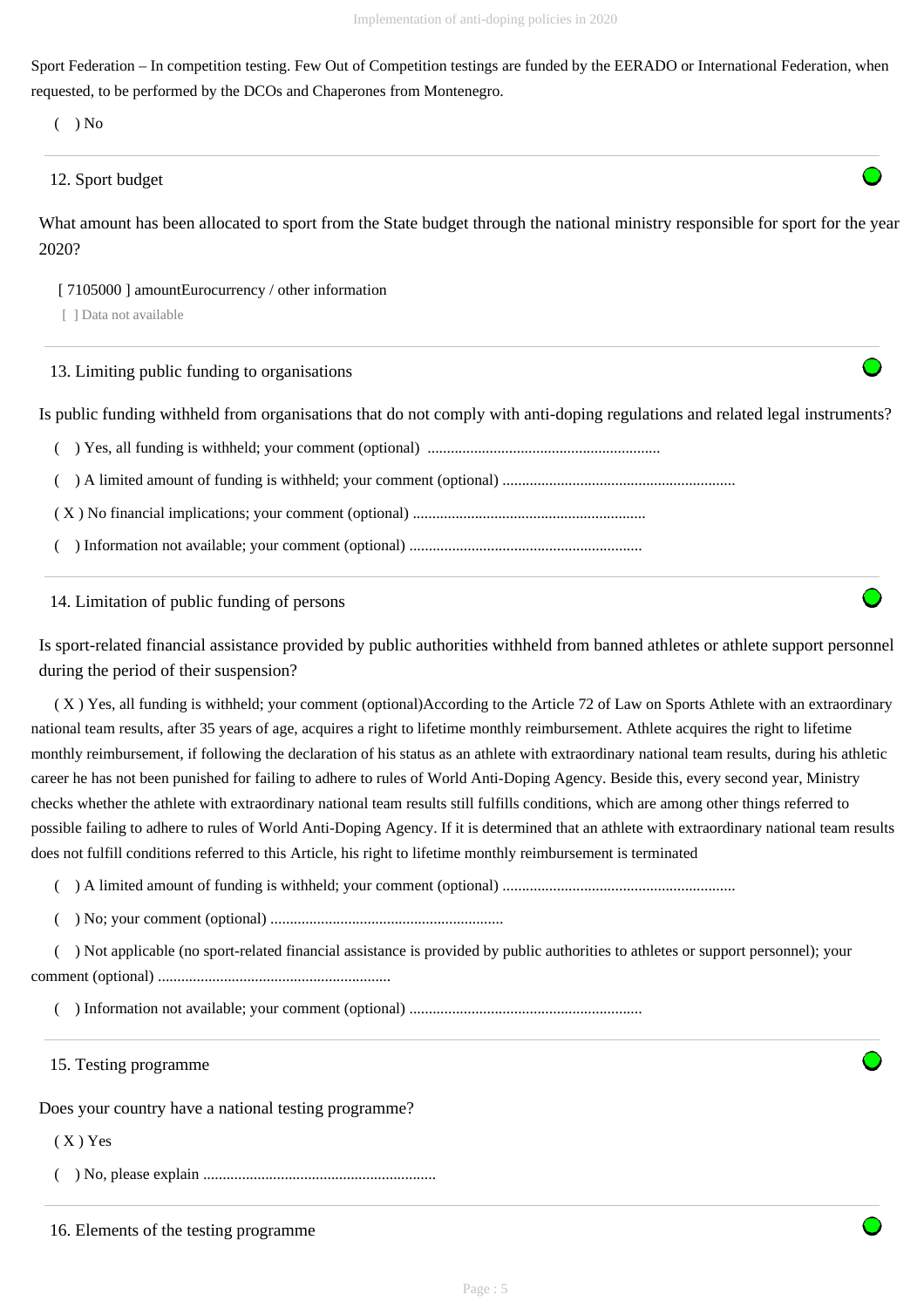| What elements of the testing program are implemented by the NADO?                                                                                                                                                                                    |
|------------------------------------------------------------------------------------------------------------------------------------------------------------------------------------------------------------------------------------------------------|
| [X] Risk assessment and test distribution planning (TDP)                                                                                                                                                                                             |
| [X] Registered testing pool                                                                                                                                                                                                                          |
| [X] Random selection of athletes                                                                                                                                                                                                                     |
| [X] Targeted selection of athletes                                                                                                                                                                                                                   |
| [X] In-competition testing                                                                                                                                                                                                                           |
| [X] Out-of-competition testing                                                                                                                                                                                                                       |
| [X] No-advance notice testing                                                                                                                                                                                                                        |
| ] Blood testing                                                                                                                                                                                                                                      |
| ] Athlete biological passport (ABP) modules                                                                                                                                                                                                          |
|                                                                                                                                                                                                                                                      |
|                                                                                                                                                                                                                                                      |
| 17. Quality certificate                                                                                                                                                                                                                              |
| Is your NADO or part of its procedures certified according to a quality standard (such as ISO or any other quality assurance<br>system)?                                                                                                             |
|                                                                                                                                                                                                                                                      |
|                                                                                                                                                                                                                                                      |
| (X) No. Your comment (optional)Due to its status and limited resources, the Commission does not have quality management. The                                                                                                                         |
| intention is that with the professionalization of this area in Montenegro, quality certification will be performed                                                                                                                                   |
| 18. NADO staff, committee members and other anti-doping specialists                                                                                                                                                                                  |
| Please outline below how many NADO staff, committees' members and other anti-doping specialists are involved in the<br>coordination and management of your anti-doping programs (except sample collection personnel)<br>Min numeric value allowed: 0 |
| [0] staff full time                                                                                                                                                                                                                                  |
| [8] staff part time                                                                                                                                                                                                                                  |
| [0] committees' members (including, but not limited to, members of the disciplinary panels, NADO Board, TUE, education,                                                                                                                              |
| whereabouts, scientific, athletes, appeals, ethics and/or other committees)                                                                                                                                                                          |
|                                                                                                                                                                                                                                                      |
| [ ] Data not available                                                                                                                                                                                                                               |
| 19. Sample collection personnel                                                                                                                                                                                                                      |

Do you have sample collection personnel (SCP) ?

( X ) Yes, within the NADO

( ) Yes, through a service provider (Delegated third party) ............................................................

( ) No, please explain ............................................................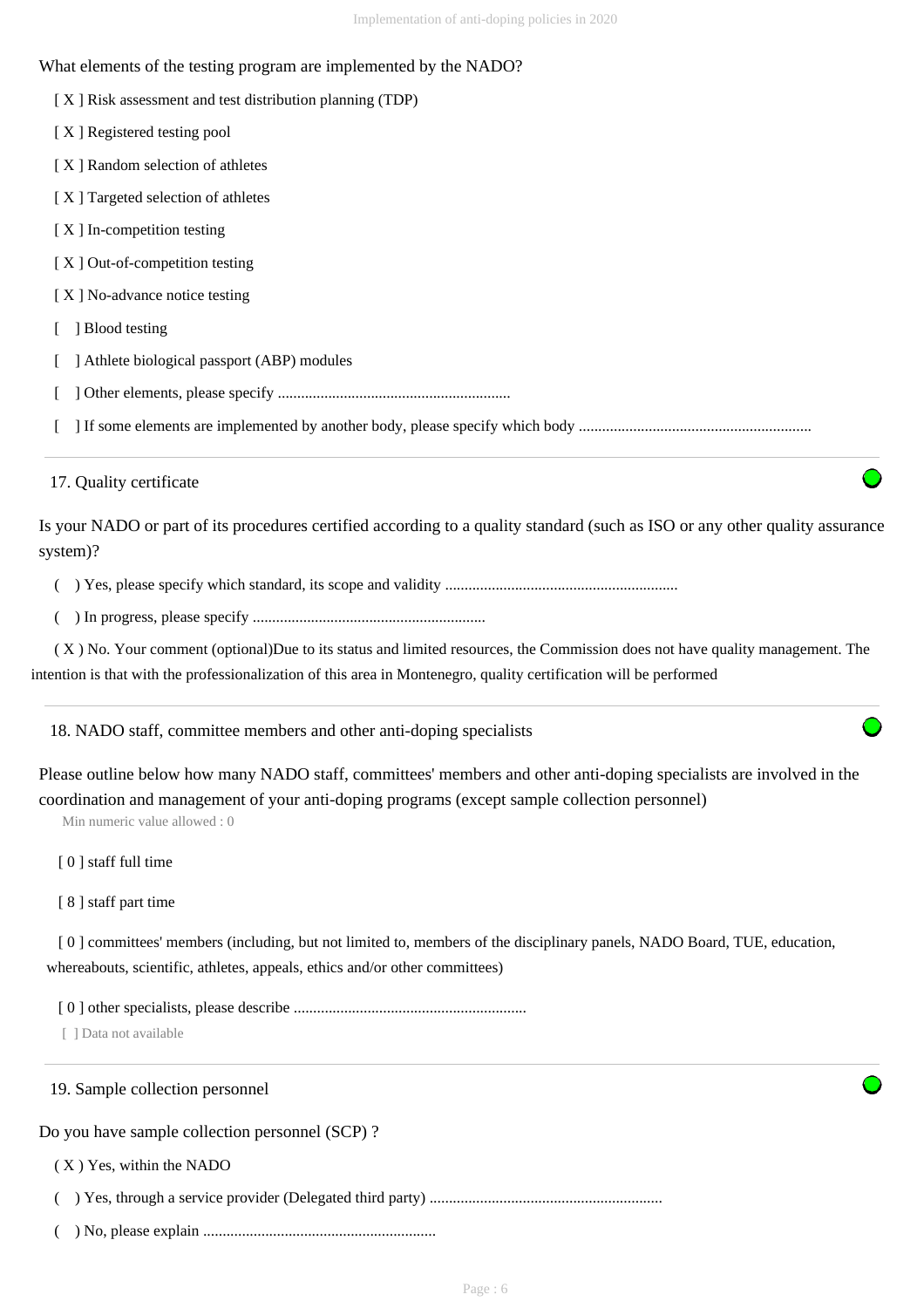## 20. Number of DCOs and BCOs

How many doping control officers (DCOs), blood control officers (BCOs) and chaperones are in your sample collection personnel programme?

Min numeric value allowed : 0

[ 10 ] DCOs; your comment (optional)female 4, male 6

[ 0 ] BCOs; your comment (optional) ............................................................

[ 10 ] Chaperones; your comment (optional) female 4, male 6

[ ] Data not available

21. Laboratory

Is there a doping control laboratory in your country?

[ ] Yes, accredited or approved by WADA in accordance with the International Standard for Laboratories

[ ] No, but a preparatory process is in progress to apply for accreditation or approval by WADA

[ X ] No

#### 22. Use of WADA laboratories

Which WADA-accredited or approved laboratories are used for analysis of samples collected by your NADO as a Testing authority within your national testing program in the year 2020? Please list all that applies, including the laboratory in your own country (if you use it) and indicate the percentage of samples analysed in each laboratory. Enter "0", if you don't use this laboratory

|                            | % of NADO samples (estimate) |
|----------------------------|------------------------------|
| ANKARA, TURKEY             | $\boldsymbol{0}$             |
| ATHENS, GREECE             | $\mathbf{0}$                 |
| BANGKOK, THAILAND          | $\Omega$                     |
| <b>BARCELONA, SPAIN</b>    | $\Omega$                     |
| BEIJING, CHINA             | $\Omega$                     |
| BLOEMFONTEIN, SOUTH AFRICA | $\mathbf{0}$                 |
| BUCHAREST, ROMANIA         | $\boldsymbol{0}$             |
| COLOGNE, GERMANY           | $\boldsymbol{0}$             |
| DOHA, QATAR                | $\boldsymbol{0}$             |
| GHENT, BELGIUM             | $\mathbf{0}$                 |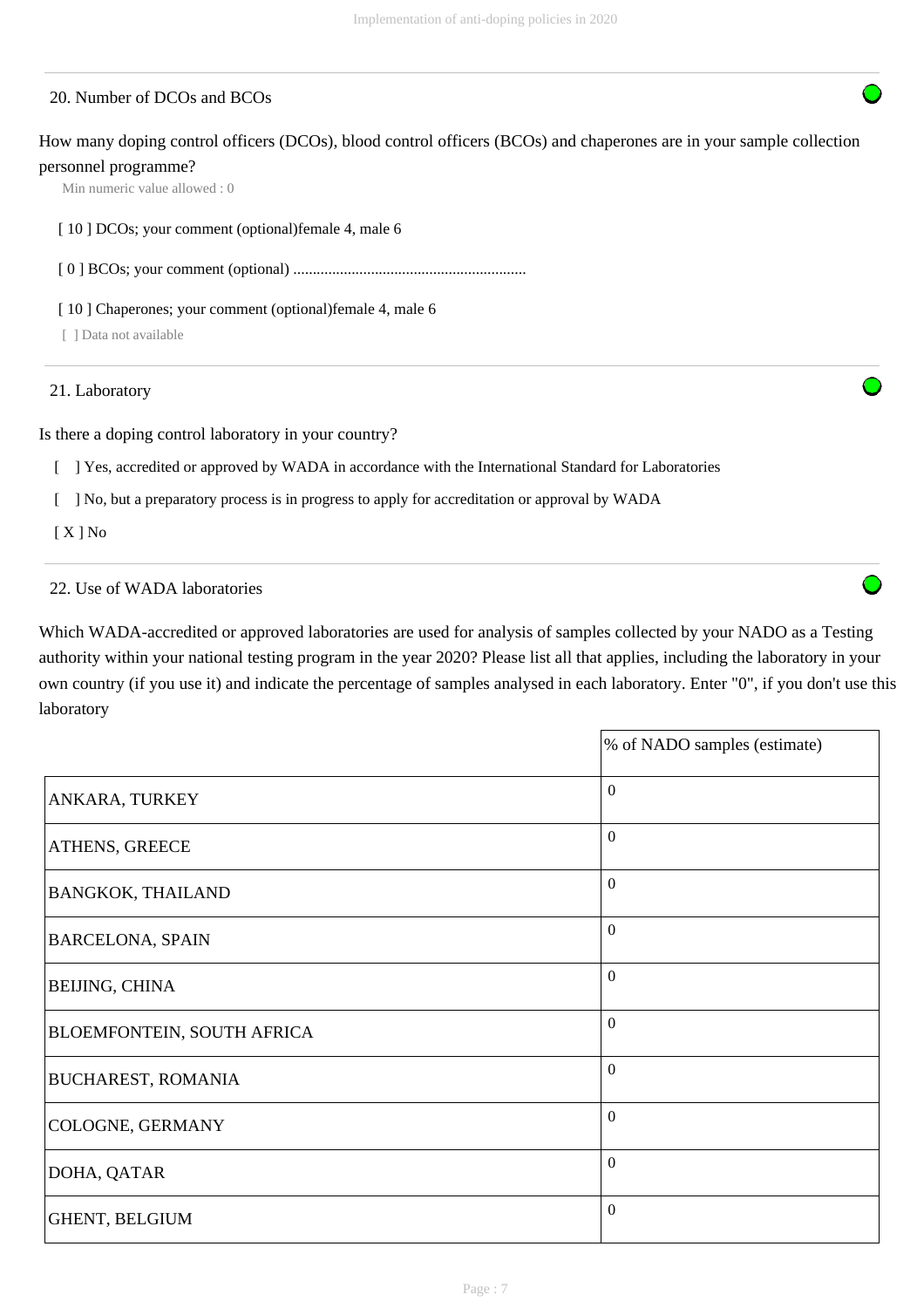| HAVANA, CUBA           | $\boldsymbol{0}$ |
|------------------------|------------------|
| HELSINKI, FINLAND      | $\mathbf{0}$     |
| KREISCHA, GERMANY      | $\boldsymbol{0}$ |
| LAUSANNE, SWITZERLAND  | $\mathbf{0}$     |
| LONDON, UNITED KINGDOM | $\boldsymbol{0}$ |
| LOS ANGELES, USA       | $\mathbf{0}$     |
| MADRID, SPAIN          | $\boldsymbol{0}$ |
| MONTREAL, CANADA       | $\boldsymbol{0}$ |
| NEW DELHI, INDIA       | $\boldsymbol{0}$ |
| <b>OSLO, NORWAY</b>    | $\boldsymbol{0}$ |
| PARIS, FRANCE          | $\boldsymbol{0}$ |
| RIO DE JANEIRO, BRAZIL | $\boldsymbol{0}$ |
| ROMA, ITALY            | $\boldsymbol{0}$ |
| SALT LAKE CITY, USA    | $\boldsymbol{0}$ |
| SEIBERSDORF, AUSTRIA   | 100              |
| SEOUL, SOUTH KOREA     | $\boldsymbol{0}$ |
| STOCKHOLM, SWEDEN      | $\boldsymbol{0}$ |
| SYDNEY, AUSTRALIA      | $\boldsymbol{0}$ |
| TOKYO, JAPAN           | $\boldsymbol{0}$ |
| WARSAW, POLAND         | $\boldsymbol{0}$ |

[ ] Data not available

## 23. Testing statistics

How many samples were collected under your national testing program in the year 2020?

|                               | Urine | Blood (including ABP) |
|-------------------------------|-------|-----------------------|
| In-competition samples        | U     |                       |
| Min numeric value allowed : 0 |       |                       |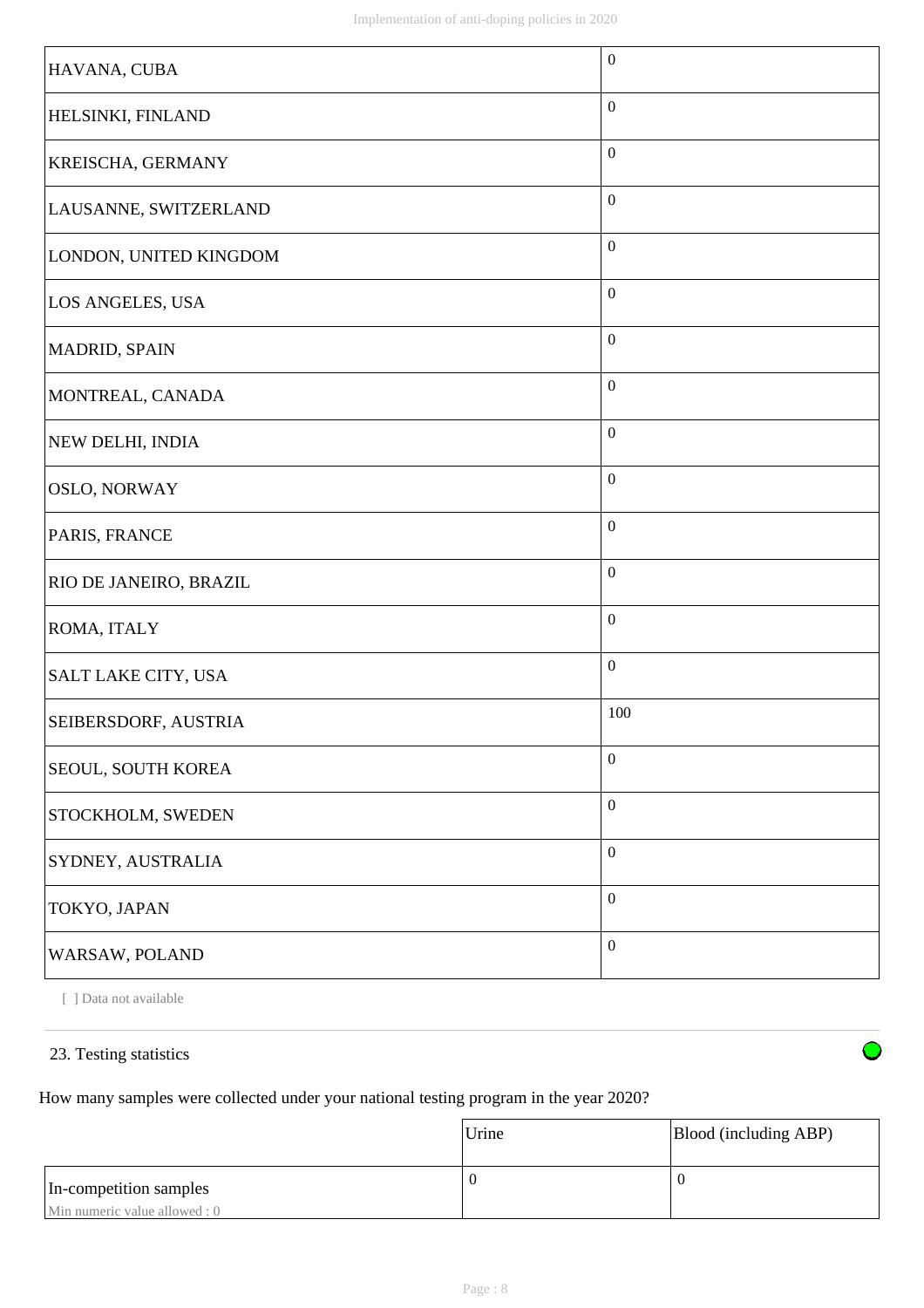| Out-of-competition samples    |  |
|-------------------------------|--|
| Min numeric value allowed : 0 |  |
| 1 Data not available          |  |

## 24. Testing abroad

Did you test athletes under your authority who reside or train abroad (directly or by subcontracting other ADOs or antidoping service providers)?

( ) Yes; your comment (optional) ............................................................

 ( X ) Not in 2020, but we have authorisation to do so; your comment (optional)Due to the global coronavirus pandemic, most sporting events were canceled, so no IC or OOC testing was done.

( ) No, we do not have authorisation to do so; your comment (optional) ............................................................

## 25. Disciplinary system

Please describe the disciplinary process for the anti-doping rule violations and application of the T-DO Recommendation on ensuring the independence of hearing panels (bodies) and promoting fair trial in anti-doping cases [T-DO/Rec(2017)01] http://rm.coe.int/recommendation-on-ensuring-the-independence-of-hearing-panels-bodies-a/1680735159

| Has your State established<br>centralised panel/body in<br>charge of all hearing<br>proceedings in anti-doping<br>matters (hearing panel)?                                                       | $\overline{\phantom{a}}$                                                                                                                   | ٠              | N <sub>0</sub> |
|--------------------------------------------------------------------------------------------------------------------------------------------------------------------------------------------------|--------------------------------------------------------------------------------------------------------------------------------------------|----------------|----------------|
| Is the hearing panel<br>independent, and<br>operationally independent<br>from sport movement (i.a.<br>national federations,<br>National Olympic<br>Committee, National<br>Paralympic Committee)? |                                                                                                                                            |                | N <sub>o</sub> |
| Is the hearing panel<br>operationally independent<br>from the government?                                                                                                                        |                                                                                                                                            |                | No             |
| Is the hearing panel<br>operationally independent<br>from the NADO?                                                                                                                              |                                                                                                                                            | ٠              | N <sub>o</sub> |
| Are you aware of T-<br>DO/Rec(2017)01?                                                                                                                                                           | $\overline{a}$                                                                                                                             | ÷,             | N <sub>o</sub> |
| Is the composition of the<br>hearing panel in line with the<br>requirements outlined in T-<br>DO/Rec(2017)01?                                                                                    | $\overline{a}$                                                                                                                             |                | N <sub>o</sub> |
| Are the rights of access to<br>justice ensured in accordance<br>with T-DO/Rec(2017)01?                                                                                                           | $\blacksquare$                                                                                                                             |                | N <sub>o</sub> |
| Other comments                                                                                                                                                                                   | The Commission delegates<br>responsibilities for results<br>management to EERADO (East<br>European Regional Anti-<br>Doping Organization). | $\overline{a}$ |                |

[ ] Data not available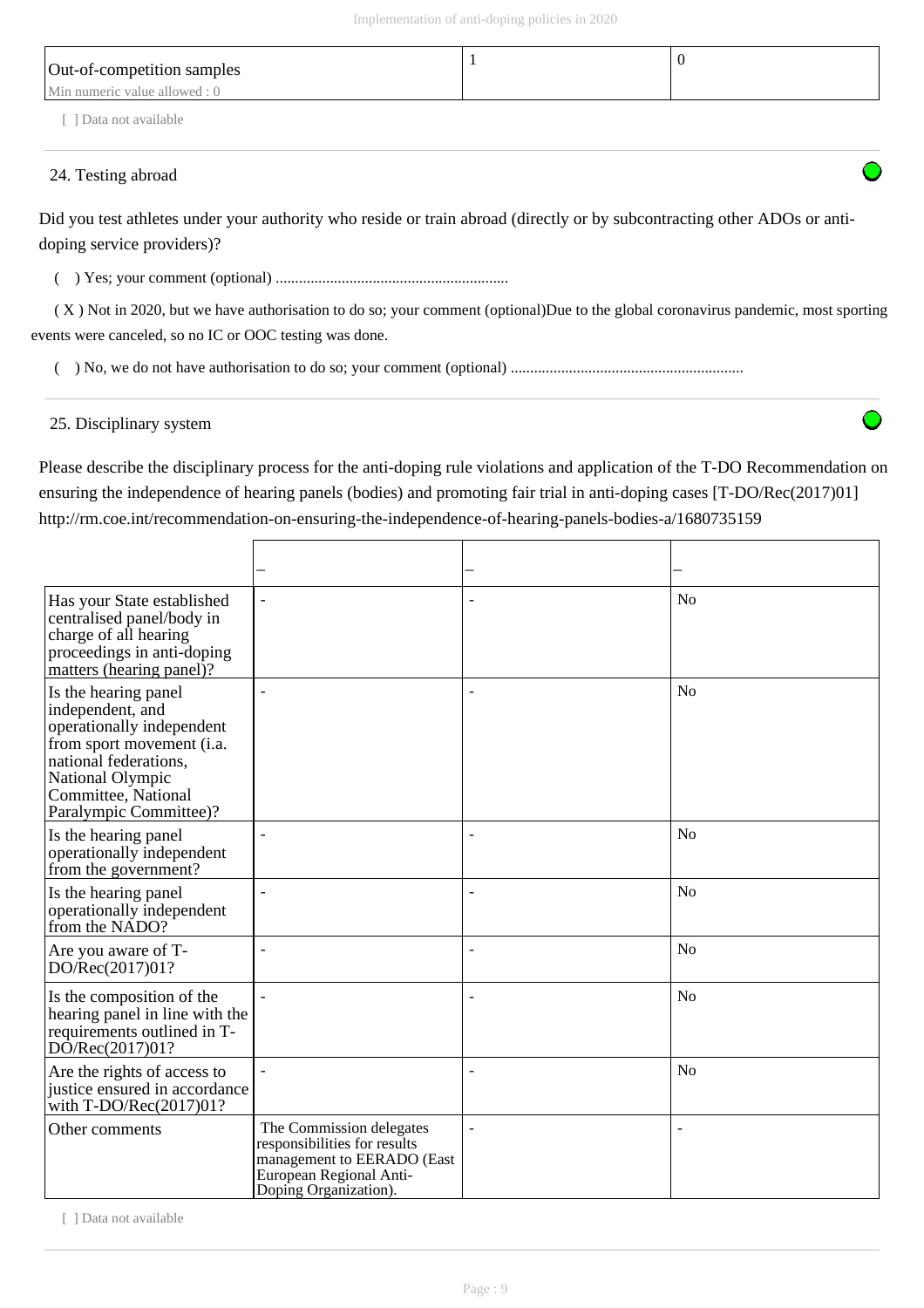## 26. Appeals system



## Please describe the process for handling anti-roping rule violations appeals

 Describe, upload documents or add the link to the relevant content The Commission delegates responsibilities for results management to EERADO (East European Regional Anti-Doping Organization).

[ ] Data not available

27. Anti-doping rule violations (ADRV)

How many anti-doping rule violations cases were initiated in 2020 and how many of these initiated cases resulted in the imposition of a sanction?

|                                                                                                                                                  | Initiated cases  | Cases that resulted in a Cases that resulted in<br>sanction | no sanction      |
|--------------------------------------------------------------------------------------------------------------------------------------------------|------------------|-------------------------------------------------------------|------------------|
| Presence of a prohibited substance or its<br>metabolites or markers in an athlete's sample<br>Min numeric value allowed: 0                       | $\Omega$         | $\Omega$                                                    | $\Omega$         |
| Use or attempted use by an athlete of a<br>prohibited substance or a prohibited method<br>Min numeric value allowed: 0                           | $\Omega$         | $\Omega$                                                    | $\Omega$         |
| Evading, refusing or failing to submit to<br>sample collection<br>Min numeric value allowed: 0                                                   | $\overline{0}$   | $\Omega$                                                    | $\Omega$         |
| Whereabouts failures<br>Min numeric value allowed: 0                                                                                             | $\boldsymbol{0}$ | $\mathbf{0}$                                                | $\mathbf{0}$     |
| Tampering or attempted tampering with any<br>part of doping control<br>Min numeric value allowed: 0                                              | $\Omega$         | $\overline{0}$                                              | $\Omega$         |
| Possession of prohibited substances and<br>prohibited methods<br>Min numeric value allowed: 0                                                    | $\overline{0}$   | $\Omega$                                                    | $\overline{0}$   |
| Trafficking or attempted trafficking in any<br>prohibited substance or prohibited method<br>Min numeric value allowed: 0                         | $\Omega$         | $\Omega$                                                    | $\Omega$         |
| Administration or attempted administration to<br>any athlete of any prohibited method or<br>prohibited substance<br>Min numeric value allowed: 0 | $\Omega$         | $\mathbf{0}$                                                | $\Omega$         |
| Complicity<br>Min numeric value allowed: 0                                                                                                       | $\mathbf{0}$     | $\mathbf{0}$                                                | $\overline{0}$   |
| Prohibited association<br>Min numeric value allowed: 0                                                                                           | $\Omega$         | $\mathbf{0}$                                                | $\boldsymbol{0}$ |

[ ] Data not available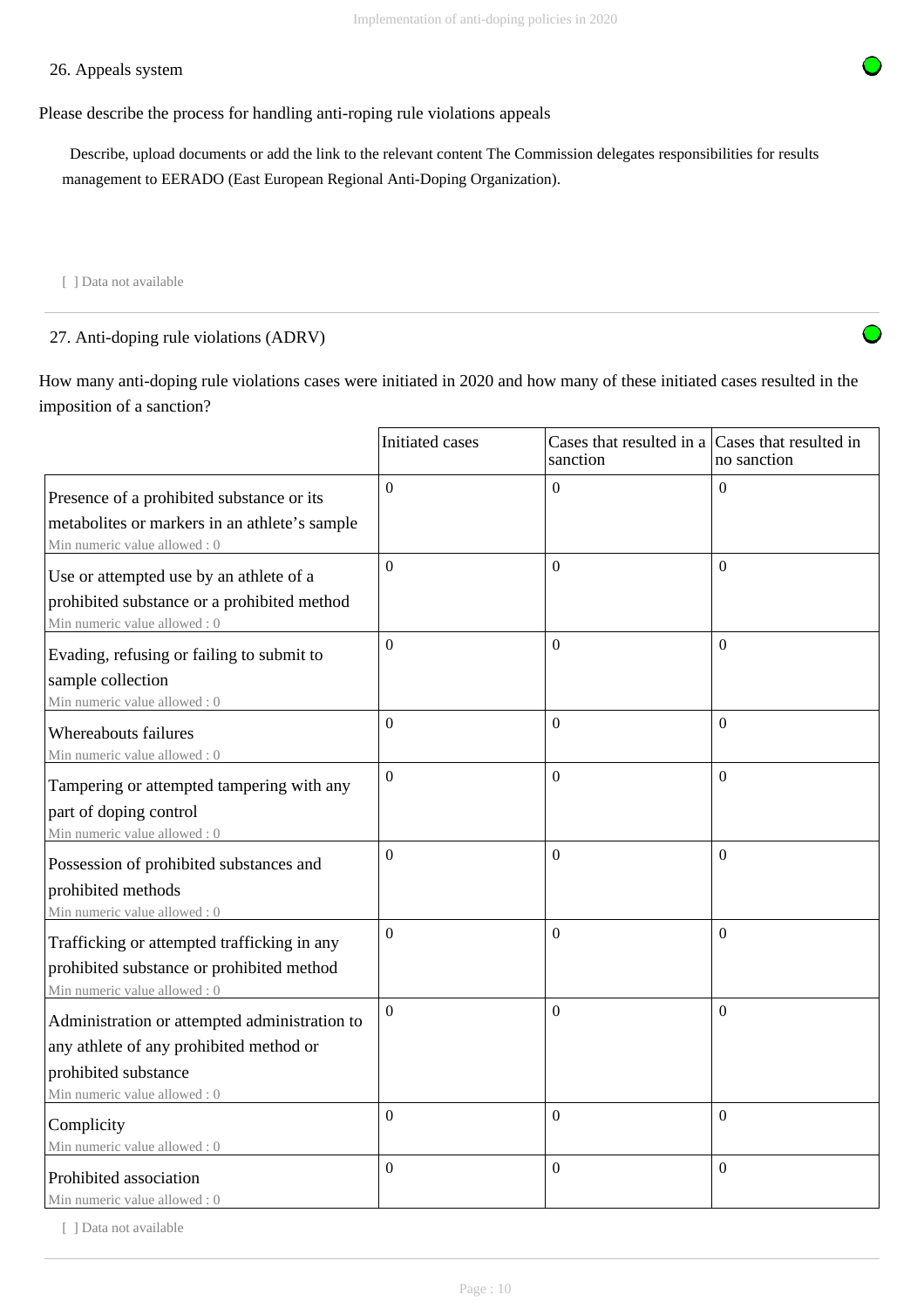#### 28. Whereabouts failures

#### How many of the following whereabouts failures have you registered in 2020?

- [ 0 ] One missed test or filing failure
- [ 0 ] Any combination of two missed tests and/or filing failures

[ ] Data not available

29. Co-operation with law enforcement agencies

What measures have been taken to ensure co-operation between NADO and law enforcement agencies in limiting illegal availability of doping substances?

- [ ] Law, please specify ............................................................
- [ ] Agreement, please specify ............................................................

 [ X ] Ad hoc activities, please specify The meetings are organised between stakeholders in order to share all available data regarding the availability of doping substances. External experts of the Commission translate the documents and send them to sport organisations to inform athletes, coaches, fitness coaches, health care workers and other persons engaged in sports activities. The documents are also available on social media networks of different kind of sports organisations.

- [ ] Other, please specify ............................................................
- [ ] None; your comment (optional) ............................................................

30. Sanctions for doping trafficking

Are there specific penalties or sanctions for illegal circulation of doping substances, in addition to those regulating the movement of medicines and narcotics?

- [ ] Criminal penalties, please specify ............................................................
- [ ] Financial penalties, please specify ............................................................
- [ ] Administrative or civil sanctions, please specify ............................................................
- [ ] Professional disciplinary actions, please specify ............................................................
- [ ] None of above, please explain ............................................................
- [ X ] Not available; your comment (optional) ............................................................

31. Statistics on doping trafficking

Do law enforcement agencies share data on the seizure of doping substances with the NADO?

- ( ) Yes, please specify how many seizures have been reported in 2020 ............................................................
- ( X ) No. Your comment (optional) ............................................................
- ( ) Other, please specify ............................................................

#### 32. Whistleblowers

Is your NADO implementing a whistleblower policy/programme?

( ) Yes; any comment ............................................................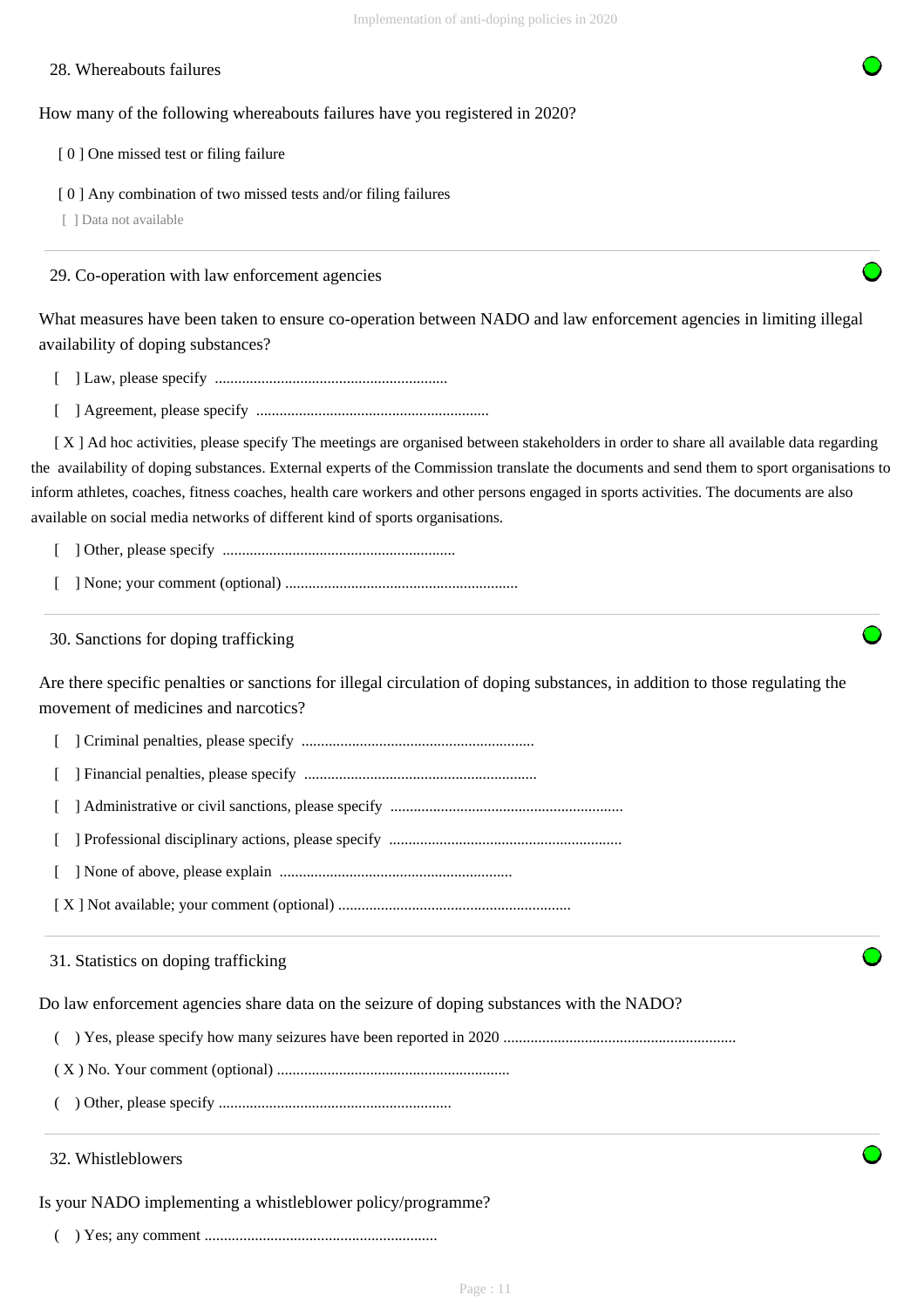| Implementation of anti-doping policies in 2020                                                                   |
|------------------------------------------------------------------------------------------------------------------|
| ) No, but a preparatory process is in progress to develop a whistleblower policy/programme; any comment          |
|                                                                                                                  |
| 33. Legal background for Whistleblower policy                                                                    |
| If your NADO implements a Whistleblower policy/programme, please describe the legal framework for this programme |
| ] National legislation                                                                                           |
| ] NADO Rules                                                                                                     |
| ] Direct application of WADA Whistleblowing programme/policy and procedure for reporting misconduct              |
| ] Direct application of the rules of one or more international sports organisations, if yes, please list them    |
|                                                                                                                  |
| [X] Not applicable                                                                                               |
| 34. Organisation of anti-doping education                                                                        |
| Which organisations are involved in implementing anti-doping education programs?                                 |
| [X] National anti-doping organisation                                                                            |
| [X] Ministry responsible for sport                                                                               |
| ] Ministry responsible for education                                                                             |
| [X] Ministry responsible for health                                                                              |
|                                                                                                                  |
| [X] National sport federations                                                                                   |
| ] Regional/municipal sport organisations                                                                         |
| ] Universities                                                                                                   |
| ] Schools                                                                                                        |
| [X] Sport clubs                                                                                                  |
|                                                                                                                  |
| 35. Anti-doping education themes                                                                                 |
|                                                                                                                  |

|                                                     | elite<br>athletes | young<br>athletes | recreatio sports<br>nal<br>athletes | officials         | coaches | medical<br>personne pupils | school | media | general<br>public | other |
|-----------------------------------------------------|-------------------|-------------------|-------------------------------------|-------------------|---------|----------------------------|--------|-------|-------------------|-------|
| National and<br>International anti-<br>doping rules | [X]               | [X]               |                                     | [X]               | [X]     | [X]                        |        | [X]   | [X]               |       |
| Harm of doping to<br>the spirit of sport            | [X]               | [X]               | [X]                                 | $\lceil X \rceil$ | [X]     |                            |        | [X]   | [X]               |       |

What types of anti-doping message are provided for different target groups?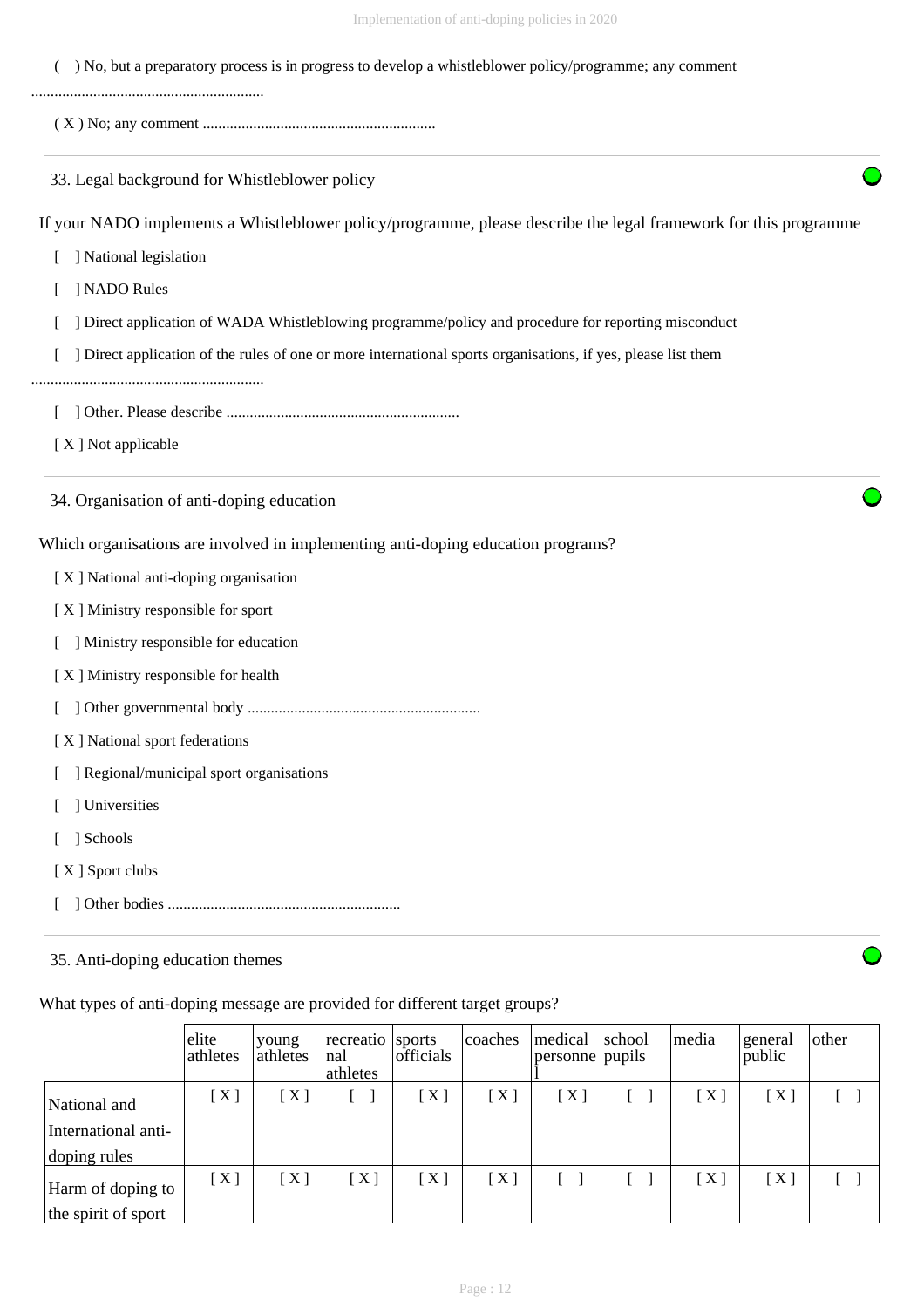| Athletes and<br>athlete support<br>personnel's rights<br>and responsibilities           | [X] | [X] | $\begin{bmatrix} 1 \end{bmatrix}$ | [X] | [X]                               | [X] | $\mathbf{r}$                      |                                   | [X]                               |                                       |
|-----------------------------------------------------------------------------------------|-----|-----|-----------------------------------|-----|-----------------------------------|-----|-----------------------------------|-----------------------------------|-----------------------------------|---------------------------------------|
| Consequences of<br>doping, including<br>sanctions, health<br>and social<br>consequences | [X] | [X] | $\begin{bmatrix} 1 \end{bmatrix}$ | [X] | [X]                               | [X] | $[\ ]$                            | $\begin{bmatrix} 1 \end{bmatrix}$ | $\begin{bmatrix} 1 \end{bmatrix}$ | $[\quad]$                             |
| Substances and<br>methods on the<br>Prohibited List                                     | [X] | [X] | $\begin{bmatrix} 1 \end{bmatrix}$ | [X] | $\begin{bmatrix} 1 \end{bmatrix}$ | [X] | $\begin{bmatrix} 1 \end{bmatrix}$ | $\begin{bmatrix} 1 \end{bmatrix}$ | $\begin{bmatrix} 1 \end{bmatrix}$ | $\begin{bmatrix} 1 \end{bmatrix}$     |
| Doping control<br>procedures                                                            | [X] | [X] | L<br>$\overline{\phantom{a}}$     | [X] | $\begin{bmatrix} 1 \end{bmatrix}$ | [X] | $\begin{bmatrix} 1 \end{bmatrix}$ | $\mathbb{R}$<br>$\mathbf{I}$      | $\Gamma$                          | $[\ ]$                                |
| Therapeutic use<br>exemptions<br>(TUEs)                                                 | [X] | [X] | $[ \quad ]$                       | [X] | $\begin{bmatrix} 1 \end{bmatrix}$ | [X] | $\begin{bmatrix} 1 \end{bmatrix}$ | $[$ $]$                           | $\begin{bmatrix} 1 \end{bmatrix}$ | $\begin{bmatrix} 1 & 1 \end{bmatrix}$ |
| Applicable<br>whereabouts<br>requirements                                               | [X] | [X] | $\begin{bmatrix} 1 \end{bmatrix}$ | [X] | $\begin{bmatrix} 1 \end{bmatrix}$ | [X] | $[\ ]$                            | $\begin{bmatrix} 1 \end{bmatrix}$ | $\begin{bmatrix} 1 \end{bmatrix}$ | $\begin{bmatrix} 1 \end{bmatrix}$     |

## 36. Nutritional supplements

What measures have been taken to address the problems related to nutritional supplements in sport?

- [ ] Restrict availability
- [ ] Control of production
- [ ] Provide quality assurance
- [ ] Comprehensive labelling
- [ ] Limit advertising and promotion
- [ X ] Educational and informational measures
- [ ] Other, please specify: ............................................................

## 37. Anti-doping research

Has any anti-doping research been undertaken or supported?

- ( ) Yes; your comment (optional) ............................................................
- ( ) Yes, to a limited extent; your comment (optional) ............................................................
- ( X ) No; your comment (optional) ............................................................

38. Areas of anti-doping research

What are the areas of anti-doping research?

[ ] Doping prevention